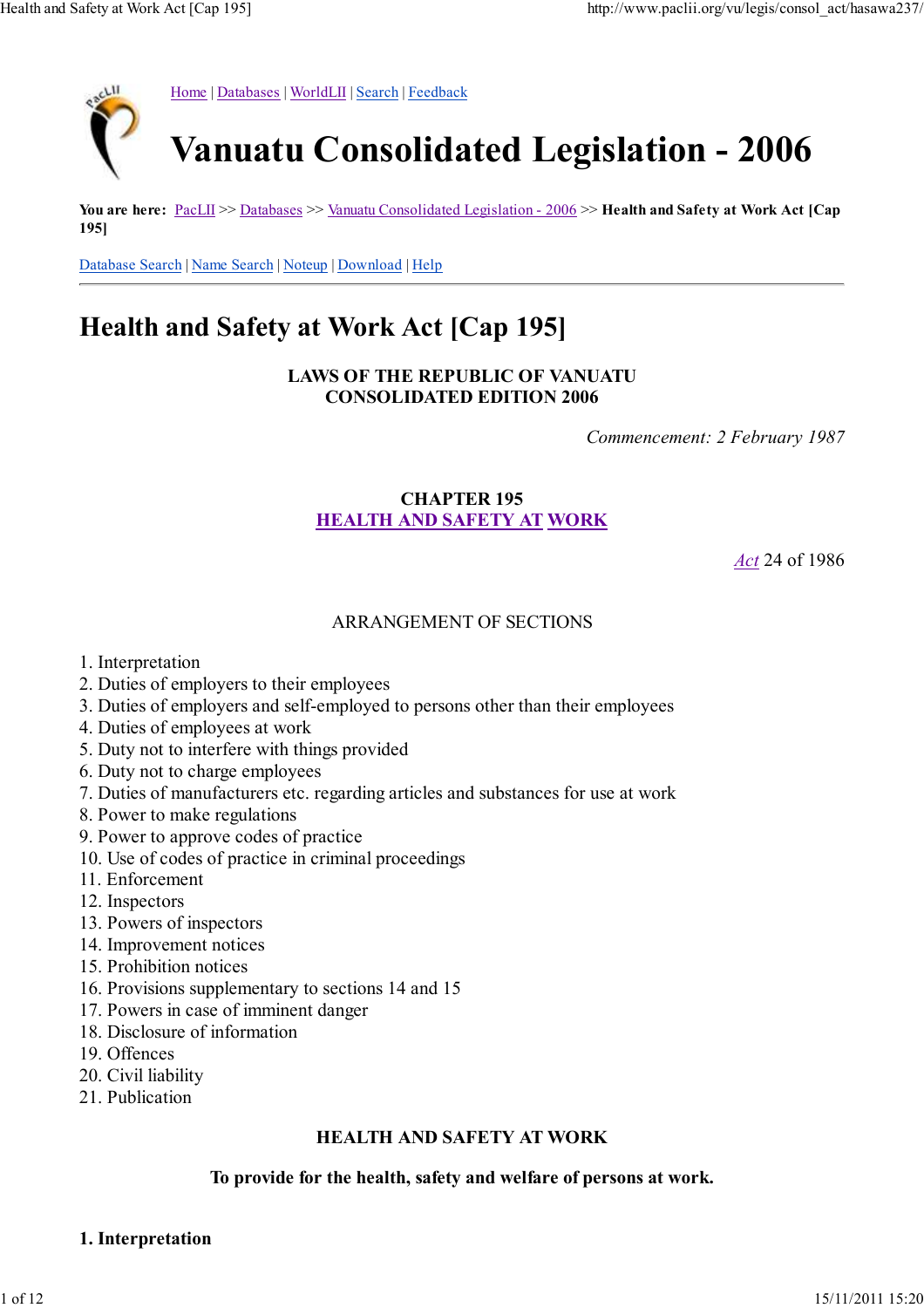(1) In this Act, unless the context otherwise requires –

"article for use at work" means –

(a) any plant designed for use or operation (whether exclusively or not) by persons at work, and

(b) any article designed for use as a component in any such plant;

"code of practice" includes a standard, a specification and any other documentary form of practical guidance;

"conditional sale agreement" means an agreement for the sale of goods under which the purchase price or part of it is payable by instalments, and the property in the goods is to remain in the seller (notwithstanding that the buyer is to be in possession of the goods) until such conditions as to the payment of instalments or otherwise as may be specified in the agreement are fulfilled;

"contract of employment" means a contract of employment or apprenticeship (whether express or implied and, if express, whether oral or in writing);

"credit-sale agreement" means an agreement for the sale of goods, under which the purchase price or part of it is payable by instalments, but which is not a conditional sale agreement;

"employee" means an individual who works under a contract of employment and related expressions shall be construed accordingly;

"health and safety regulations" means regulations made under section 8;

"hire-purchase agreement" means an agreement other than a conditional sale agreement, under which –

> (a) goods are bailed in return for periodical payments by the person to whom they are bailed or hired; and

> (b) the property in the goods will pass to that person if the terms of the agreement are complied with and one or more of the following occurs –

> > (i) the exercise of an option to purchase by that person;

(ii) the doing of any other specified act by any party to the agreement;

(iii) the happening of any other event;

and "hire-purchase" shall be construed accordingly;

"improvement notice" means a notice under section 14;

"inspector" means an inspector appointed under section 12;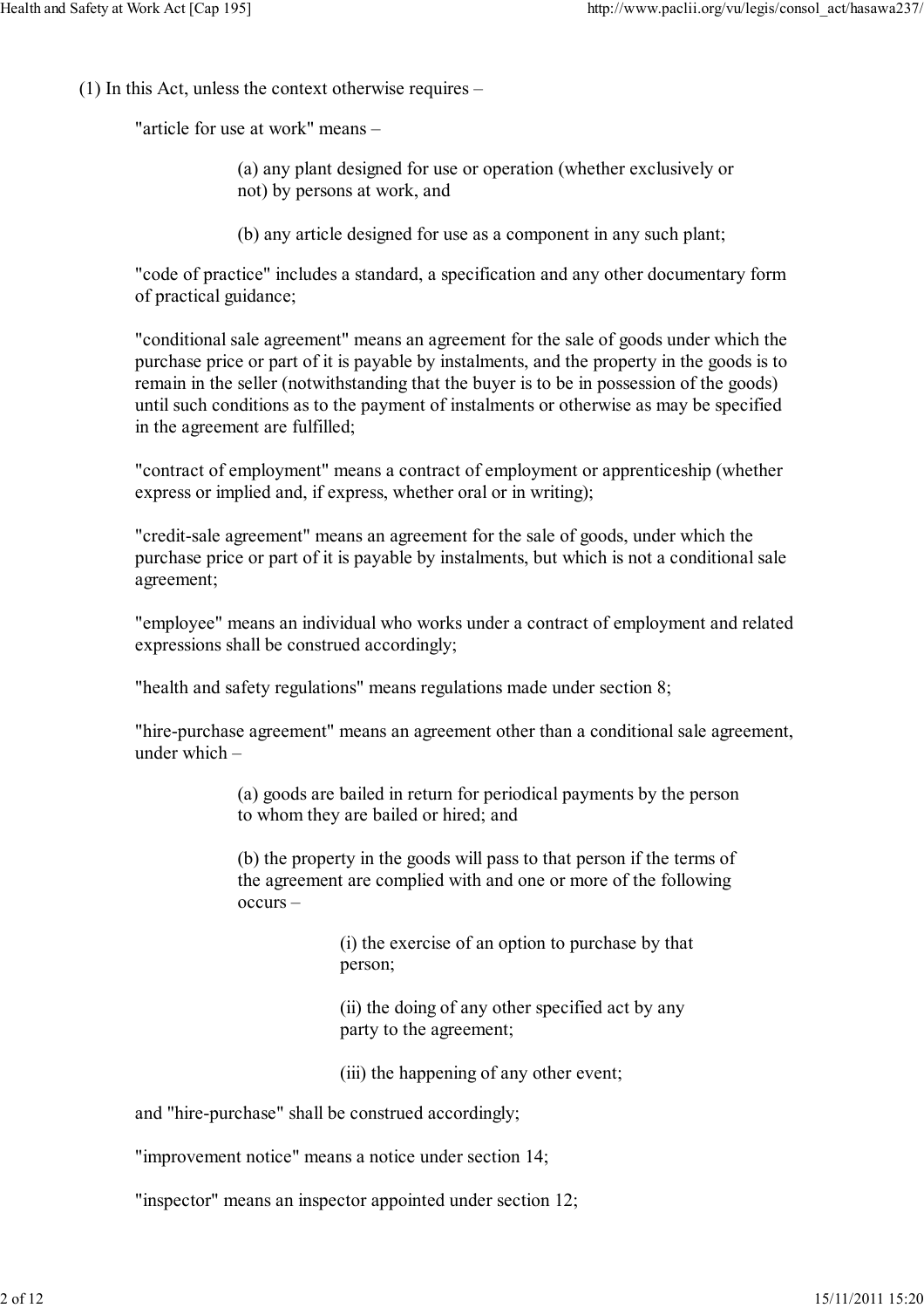"offshore installation" means any installation which is intended for underwater exploitation of mineral resources or exploration with a view to such exploitation;

"personal injury" includes any disease and any impairment of a person's physical or mental condition;

"plant" includes any machinery, equipment or appliance;

"premises" includes any place and, in particular, includes –

(a) any vehicle, vessel, aircraft or hovercraft,

(b) any installation on land (including the foreshore and other land intermittently covered by water), any offshore installation, and any other installation (whether floating, or resting on the seabed or the subsoil thereof, or resting on other land covered with water or the subsoil thereof), and

(c) any tent or movable structure;

"prohibition notice" means a notice under section 15;

"self-employed person" means an individual who works for gain or reward otherwise than under a contract of employment, whether or not he himself employs others;

"substance" means any natural or artificial substance, whether in solid or liquid form or in the form of a gas or vapour;

"substance for use at work" means any substance intended for use (whether exclusively or not) by persons at work;

"supply", where the reference is to supplying articles or substances, means supplying them by way of sale, lease, hire or hire-purchase, whether as principal or agent for another.

 $(2)$  In this Act –

(a) "work" means work as an employee or as a self-employed person, but does not include work as a domestic servant in a private household;

(b) an employee is at work throughout the time when he is in the course of his employment, but not otherwise; and

(c) a self-employed person is at work throughout such time as he devotes to work as a self-employed person,

and, subject to the following subsection, the expression "work" and "at work" shall be construed accordingly.

(3) The Minister may prescribe regulations under this subsection to –

(a) extend the meaning of "work" and "at work"; and

(b) in that connection provide for this Act or any health and safety regulations to have effect subject to such adaptations as may be specified in the regulations.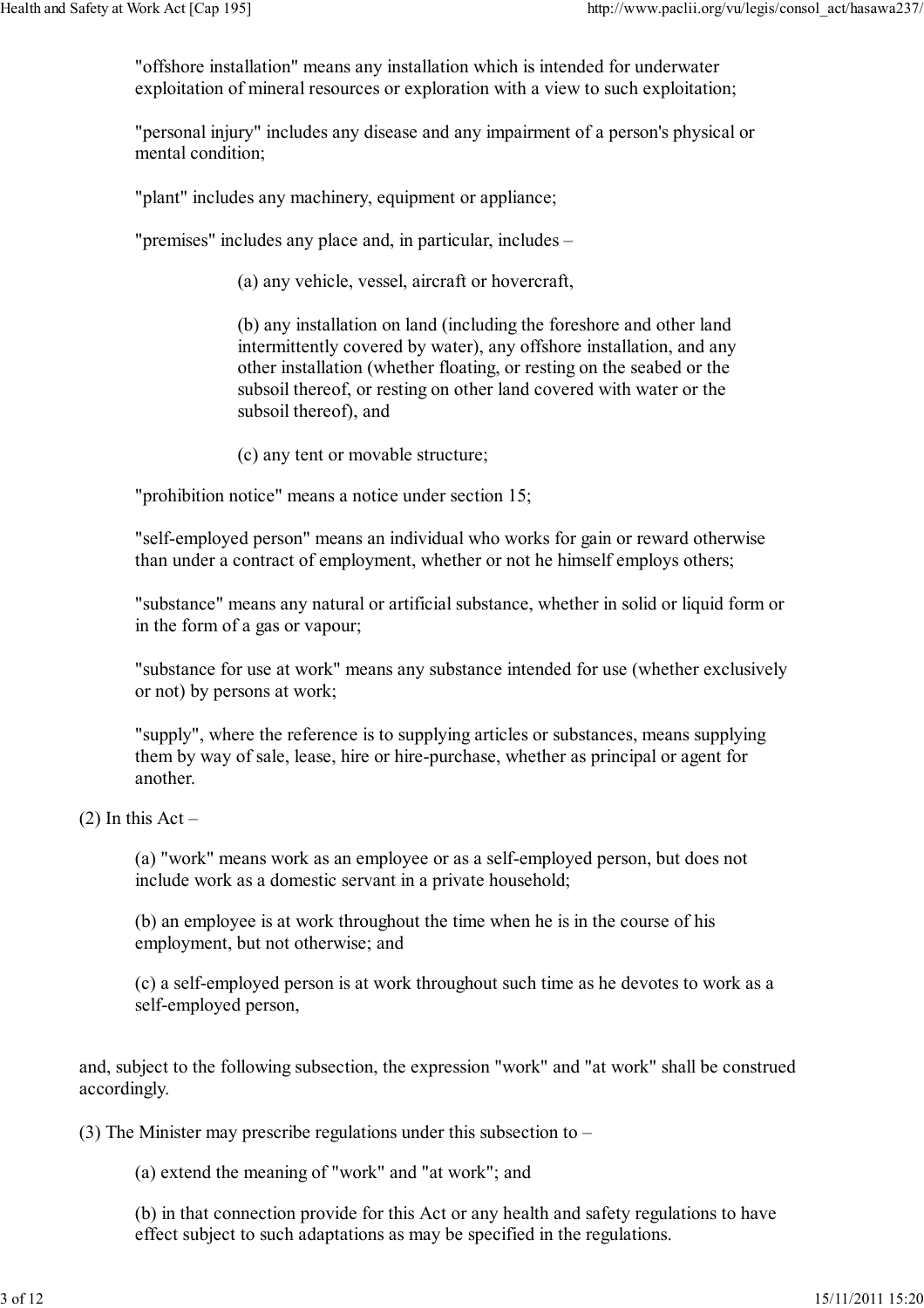(4) In this Act risks arising out of or in connection with the activities of persons at work shall be treated as including risks attributable to the manner of conducting an undertaking, the plant or substances used for the purposes of an undertaking and the condition of premises so used or any part of them.

# **2. Duties of employers to their employees**

(1) It shall be the duty of every employer to ensure, so far as is reasonably practicable, the health, safety and welfare at work of all his employees.

(2) Without prejudice to the generality of an employer's duty under the preceding subsection, examples of that duty are –

(a) the provision and maintenance of plant and systems of work that are, so far as is reasonably practicable, safe and without risks to health;

(b) arrangements for ensuring, so far as is reasonably practicable, safety and absence of risks to health in connection with the use, handling, storage and transport of articles and substances;

(c) the provision of such information, instruction, training and supervision as is necessary to ensure, so far as is reasonably practicable, the health and safety at work of his employees;

(d) so far as is reasonably practicable as regards any place of work under the employer's control, the maintenance of it in a condition that is safe and without risks to health and the provision and maintenance of means of access to and egress from it that are safe and without such risks;

(e) the provision and maintenance of a working environment for his employees that is, so far as is reasonably practicable, safe, without risks to health, and adequate as regards facilities and arrangements for their welfare at work.

## **3. Duties of employers and self-employed to persons other than their employees**

(1) It shall be the duty of every employer to conduct his undertaking in such a way as to ensure, so far as is reasonably practicable, that persons not in his employment who may be affected thereby are not thereby exposed to risks to their health or safety.

(2) It shall be the duty of every self-employed person to conduct his undertaking in such a way as to ensure, so far as is reasonably practicable, that he and other persons (not being his employees) who may be affected thereby are not thereby exposed to risks to their health or safety.

## **4. Duties of employees at work**

It shall be the duty of every employee while at work –

(a) to take reasonable care for the health and safety of himself and of other persons who may be affected by his acts or omissions at work; and

(b) as regards any duty or requirement imposed on his employer by this Act or by health and safety regulations, to co-operate with him so far as is necessary to enable that duty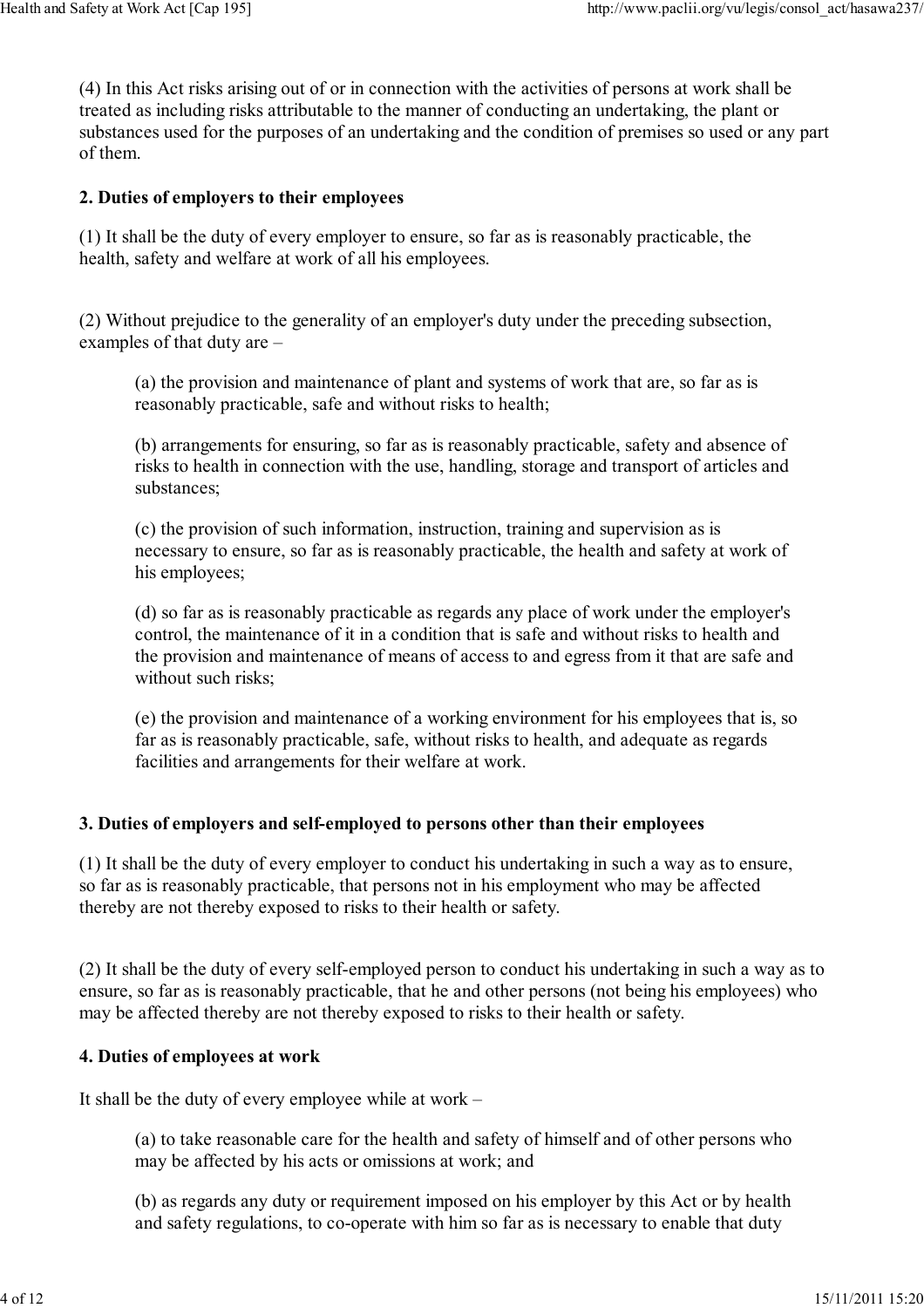or requirement to be performed or complied with.

## **5. Duty not to interfere with things provided**

No person shall intentionally or recklessly interfere with or misuse anything provided in the interests of health, safety or welfare in pursuance of this Act or health and safety regulations.

## **6. Duty not to charge employees**

No employer shall levy or permit to be levied on any employee of his any charge in respect of anything done or provided in pursuance of any requirement of this Act or health and safety regulations.

## **7. Duties of manufacturers etc. regarding articles and substances for use at work**

(1) It shall be the duty of any person who designs, manufactures, imports or supplies any article for use at work –

(a) to ensure, so far as is reasonably practicable, that the article is so designed and constructed as to be safe and without risks to health when properly used;

(b) to carry out or arrange for the carrying out of such testing and examination as may be necessary for the performance of the duty imposed on him by paragraph (a);

(c) to take such steps as are necessary to secure that there will be available in connection with the use of the article at work adequate information about the use for which it is designed and has been tested, and about any conditions necessary to ensure that, when put to that use, it will be safe and without risks to health.

(2) It shall be the duty of any person who erects or installs any article for use at work in any premises where that article is to be used by persons at work to ensure, so far as is reasonably practicable, that nothing about the way in which it is erected or installed makes it unsafe or a risk to health when properly used.

(3) It shall be the duty of any person who manufactures, imports or supplies any substance for use at work –

(a) to ensure, so far as is reasonably practicable, that the substance is safe and without risks to health when properly used;

(b) to carry out or arrange for the carrying out of such testing and examination as may be necessary for the performance of the duty imposed on him by paragraph (a);

(c) to take such steps as are necessary to secure that there will be available in connection with the use of the substance at work adequate information about the results of any relevant tests which have been carried out on or in connection with the substance and about any conditions necessary to ensure that it will be safe and without risk to health when properly used.

(4) Nothing in the preceding provisions of this section shall be taken to require a person to repeat any testing, examination or research which has been carried out otherwise than by him or at his instance, in so far as it is reasonable for him to rely on the results thereof for the purposes of those provisions.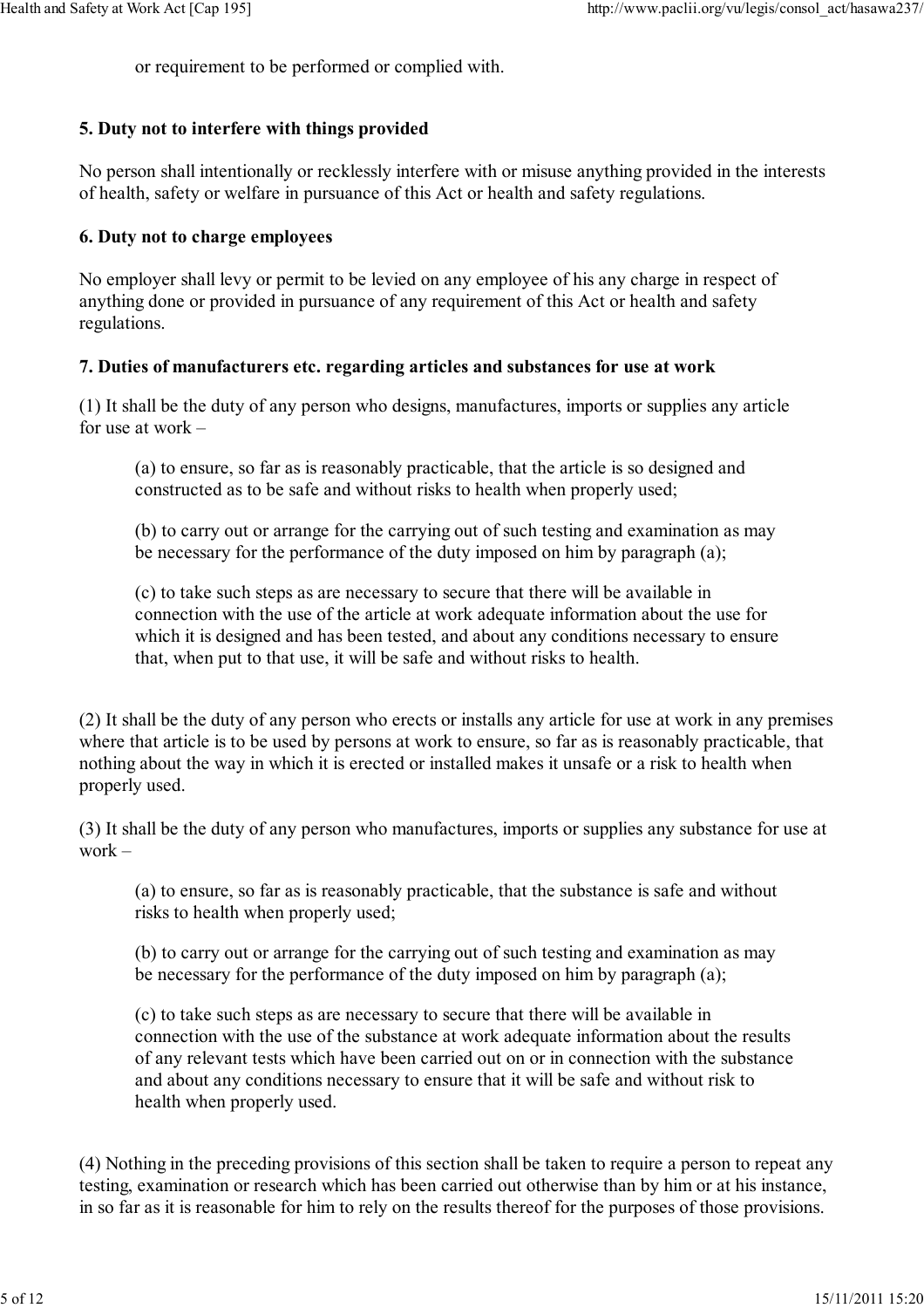(5) Any duty imposed on any person by any of the preceding provisions of this section shall extend only to things done in the course of a trade, business or other undertaking carried on by him (whether for profit or not) and to matters within his control.

(6) Where a person ("the ostensible supplier") supplies any article for use at work or substance for use at work to another ("the customer") under a hire-purchase agreement, conditional sale agreement or credit-sale agreement, and the ostensible supplier –

(a) carries on the business of financing the acquisition of goods by others by means of such agreements; and

(b) in the course of that business acquired his interest in the article or substance supplied to the customer as a means of financing its acquisition by the customer from a third person ("the effective supplier"),

the effective supplier and not the ostensible supplier shall be treated for the purposes of this section as supplying the article or substance to the customer, and any duty imposed by the preceding provisions of this section on suppliers shall accordingly fall on the effective supplier and not on the ostensible supplier.

(7) For the purposes of this section an article or substance is not to be regarded as properly used where it is used without regard to any relevant information or advice relating to its use which has been made available by a person by whom it was designed, manufactured, imported or supplied.

## **8. Power to make regulations**

(1) The Minister may prescribe regulations with a view to –

(a) securing the health, safety and welfare of persons at work;

(b) protecting persons other than persons at work against risks to health and safety arising out of or in connection with the activities of persons at work; and

(c) controlling the supply, keeping and use of explosive or highly flammable or otherwise dangerous substances, and generally preventing the unlawful acquisition, possession and use of such substances.

(2) Such regulations may refer to any specified document as it may be revised or re-issued from time to time.

## **9. Power to approve codes of practice**

(1) For the purposes of providing practical guidance to any provision of this Act or health and safety regulations, the Minister may approve such codes of practice as in his opinion are suitable for those purposes, and if necessary issue such codes.

(2) Such approval may be of any specified document or part thereof, and may be approval of that document as it may be revised or re-issued from time to time.

(3) Such approval may be revoked at any time.

# **10. Use of codes of practice in criminal proceedings**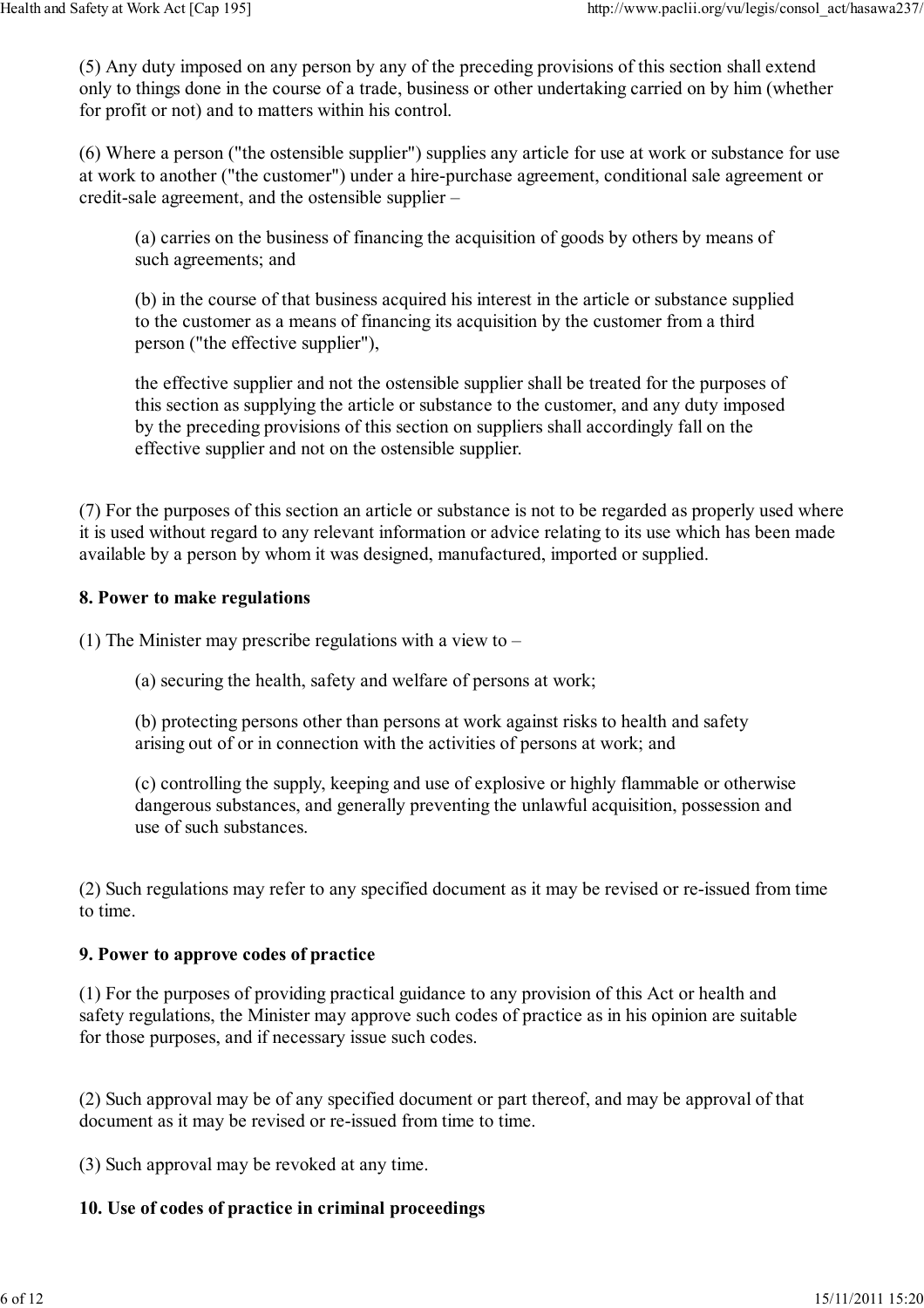(1) A failure on the part of any person to observe any provision of an approved code of practice shall not of itself render him liable to any civil or criminal proceedings; but where in any criminal proceedings a party is alleged to have committed an offence by reason of a contravention of any requirement or prohibition imposed by or under any such provision as it mentioned in section 9(1) being a provision for which there was an approved code of practice at the time of the alleged contravention, the following subsection shall have effect with respect to that code in relation to those proceedings.

(2) Any provision of the code of practice which appears to the court to be relevant to the requirement or prohibition alleged to have been contravened shall be admissible in evidence in the proceedings; and if it is proved that there was at any material time a failure to observe any provision of the code which appears to the court to be relevant to any matter which it is necessary for the prosecution to prove in order to establish a contravention of that requirement or prohibition, that matter shall be taken as proved unless the court is satisfied that the requirement or prohibition was in respect of that matter complied with otherwise than by way of observance of that provision of the code.

## **11. Enforcement**

It shall be the duty of the Minister to make adequate arrangements for the enforcement of this Act and health and safety regulations.

## **12. Inspectors**

The Minister may in writing appoint as inspectors such persons as he thinks necessary for carrying into effect this Act and health and safety regulations.

## **13. Powers of inspectors**

(1) An inspector may, for the purposes of carrying into effect any of the provisions of this Act or health and safety regulations, exercise the powers set out in subsection (2).

(2) The powers of an inspector referred to in subsection (1) are the following, namely –

(a) at any reasonable time (or, in a situation which in his opinion is or may be dangerous, at any time) to enter any premises which he has reason to believe it is necessary for him to enter for the purpose mentioned in subsection (1);

(b) to take with him a police officer if he has reasonable cause to apprehend any serious obstruction in the execution of his duty;

(c) without prejudice to paragraph (b), on entering any premises by virtue of paragraph (a) to take with  $him -$ 

> (i) any other person duly authorised by his (the inspector's) enforcing authority; and

(ii) any equipment or materials required for any purpose for which the power of entry is being exercised;

(d) to make such examination and investigation as may in any circumstances be necessary for the purpose mentioned in subsection (1);

(e) as regards any premises which he has power to enter to direct that those premises or any part of them, or anything therein, shall be left undisturbed (whether generally or in particular respects) for so long as is reasonably necessary for the purpose of any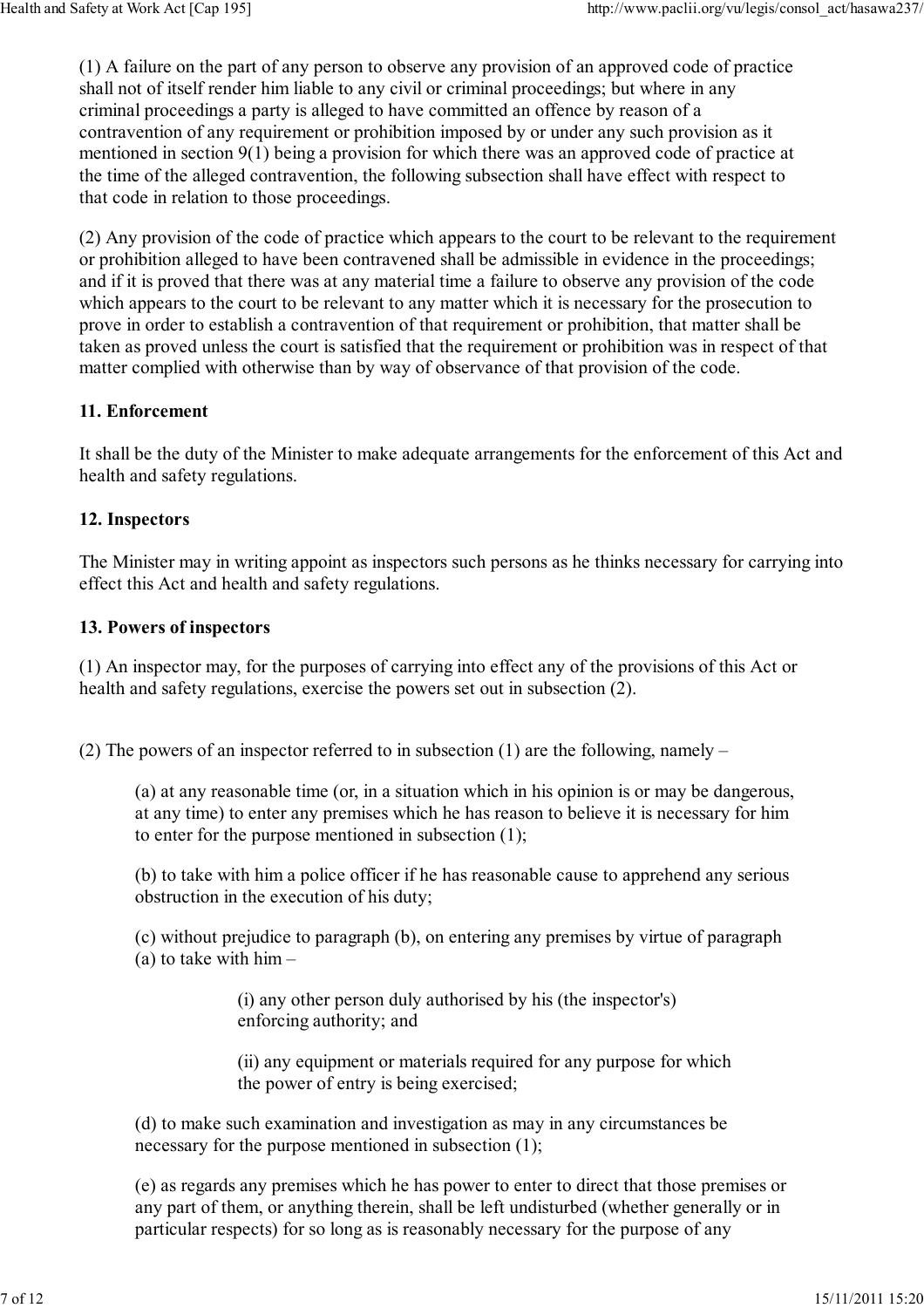examination or investigation under paragraph (d);

(f) to take such measurements and photographs and make such recordings as he considers necessary for the purpose of any examination or investigation under paragraph  $(d)$ :

(g) to take samples of any articles or substances found in any premises which he has power to enter, and of the atmosphere in or in the vicinity of any such premises;

(h) in the case of any article or substance found in any premises which he has power to enter, being an article or substance which appears to him to have caused or to be likely to cause danger to health or safety, to cause it to be dismantled or subjected to any process or test (but not so as to damage or destroy it unless this is in the circumstances necessary for the purpose mentioned in subsection (1));

(i) in the case of any such article or substance as is mentioned in paragraph (h), to take possession of it and detain it for so long as is necessary for all or any of the following purposes, namely –

> (i) to examine it and do to it anything which he has power to do under that paragraph;

(ii) to ensure that it is not tampered with before his examination of it is completed;

(iii) to ensure that it is available for use as evidence in any proceedings for an offence under any of the relevant statutory provisions or any proceedings relating to a notice under section 14 or 15;

(j) to require any person whom he has reasonable cause to believe to be able to give any information relevant to any examination or investigation under paragraph (d) to answer (in the absence of persons other than a person nominated by him to be present and any persons whom the inspector may allow to be present) such questions as the inspector thinks fit to ask and to sign a declaration of the truth of his answers;

(k) to require the production of, inspect, and take copies of or of any entry in –

(i) any books or documents which by virtue of any statutory provisions are required to be kept; and

(ii) any other books or documents which it is necessary for him to see for the purposes of any examination or investigation under paragraph (d);

(l) to require any person to afford him such facilities and assistance with respect to any matters or things within that person's control or in relation to which that person has responsibilities as are necessary to enable the inspector to exercise any of the powers conferred on him by this section;

(m) any other power which is necessary for the purpose mentioned in subsection (1).

(3) Before exercising the power conferred by subsection (2)(h) in the case of any article or substance, an inspector shall consult such persons as appear to him appropriate for the purpose of ascertaining what dangers, if any, there may be in doing anything which he proposes to do under that power.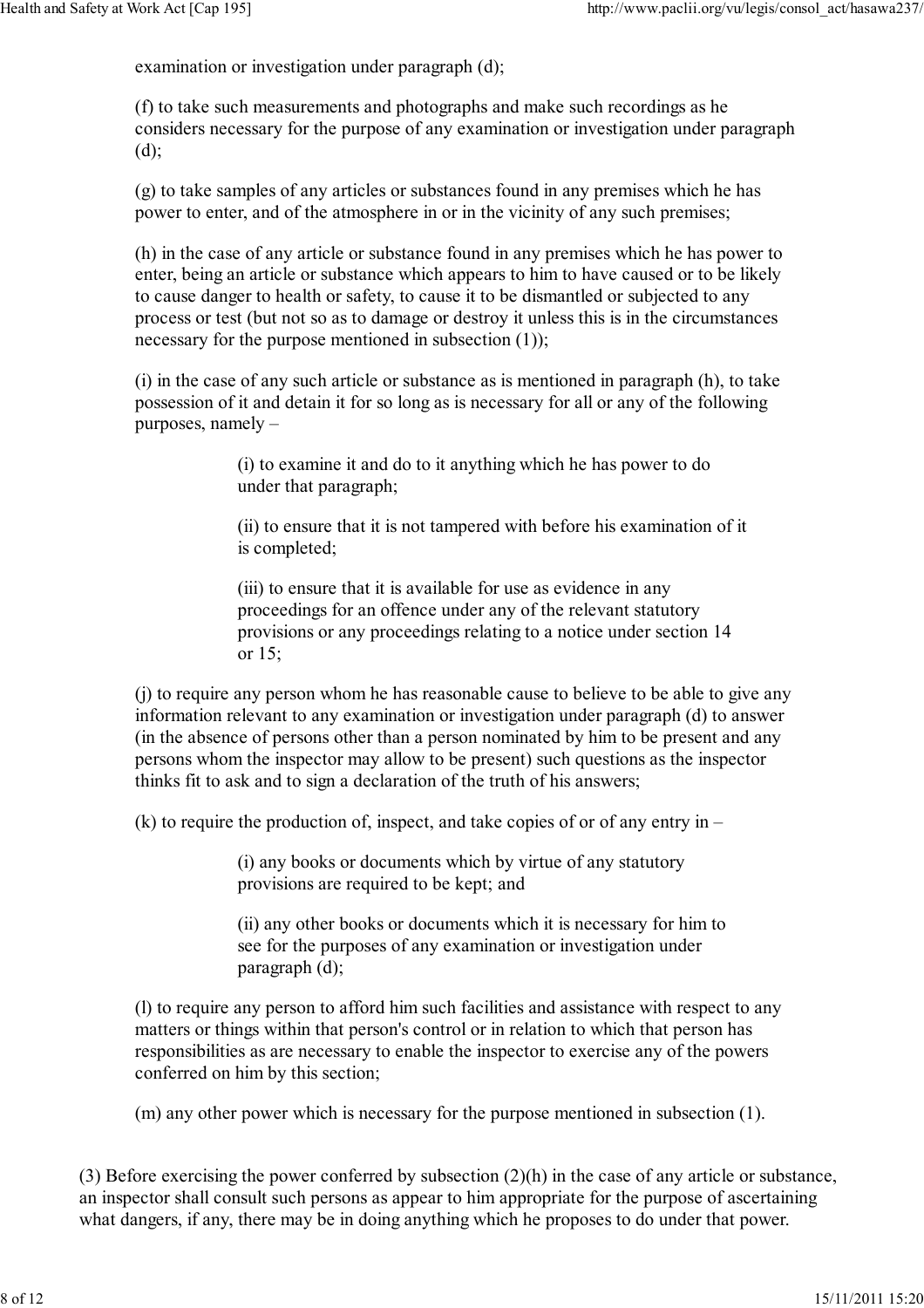(4) Where under the power conferred by subsection (2)(i) an inspector takes possession of any article or substance found in any premises, he shall leave there, either with a responsible person or, if that is impracticable, fixed in a conspicuous position, a notice giving particulars of that article or substance sufficient to identify it and stating that he has taken possession of it under that power; and before taking possession of any such substance under that power an inspector shall, if it is practicable for him to do so, take a sample thereof and give to a responsible person at the premises a portion of the sample marked in a manner sufficient to identify it.

(5) No answer given by a person in pursuance of a requirement imposed under subsection (2)(j) shall be admissible in evidence against that person or the husband or wife of that person in any proceedings.

(6) Nothing in this section requires any person to disclose any document that he could not be required to disclose in civil proceedings before the Supreme Court.

## **14. Improvement notices**

If an inspector is of the opinion that a person –

(a) is contravening one or more of the provisions of the Act or health and safety regulations; or

(b) has contravened one or more of those provisions in circumstances that make it likely that the contravention will continue or be repeated,

he may serve on him a notice (referred to as "an improvement notice") stating that he is of that opinion, specifying the provision or provisions as to which he is of that opinion, giving particulars of the reasons why he is of that opinion, and requiring that person to remedy the contravention or, as the case may be, the matters occasioning it within such period (ending not earlier than the period within which an appeal against the notice can be brought under section 16) as may be specified in the notice.

# **15. Prohibition notices**

(1) This section applies to any activities which are being or are about to be carried on by or under the control of any person, being activities to or in relation to which any of the provisions of this Act apply or will, if the activities are so carried on, apply.

(2) If as regards any activities to which this section applies an inspector is of the opinion that, as carried on or about to be carried on by or under the control of the person in question, the activities involve or, as the case may be, will involve a risk of serious personal injury, the inspector may serve on that person a notice (in this section referred to as "a prohibition notice").

(3) A prohibition notice shall –

(a) state that the inspector is of the said opinion;

(b) specify the matters which in his opinion give or, as the case may be, will give rise to the said risk;

(c) where in his opinion any of those matters involves or, as the case may be, will involve a contravention of any provision of this Act or health and safety regulations, state that he is of that opinion, specify the provision or provisions as to which he is of that opinion, and give particulars of the reasons why he is of that opinion; and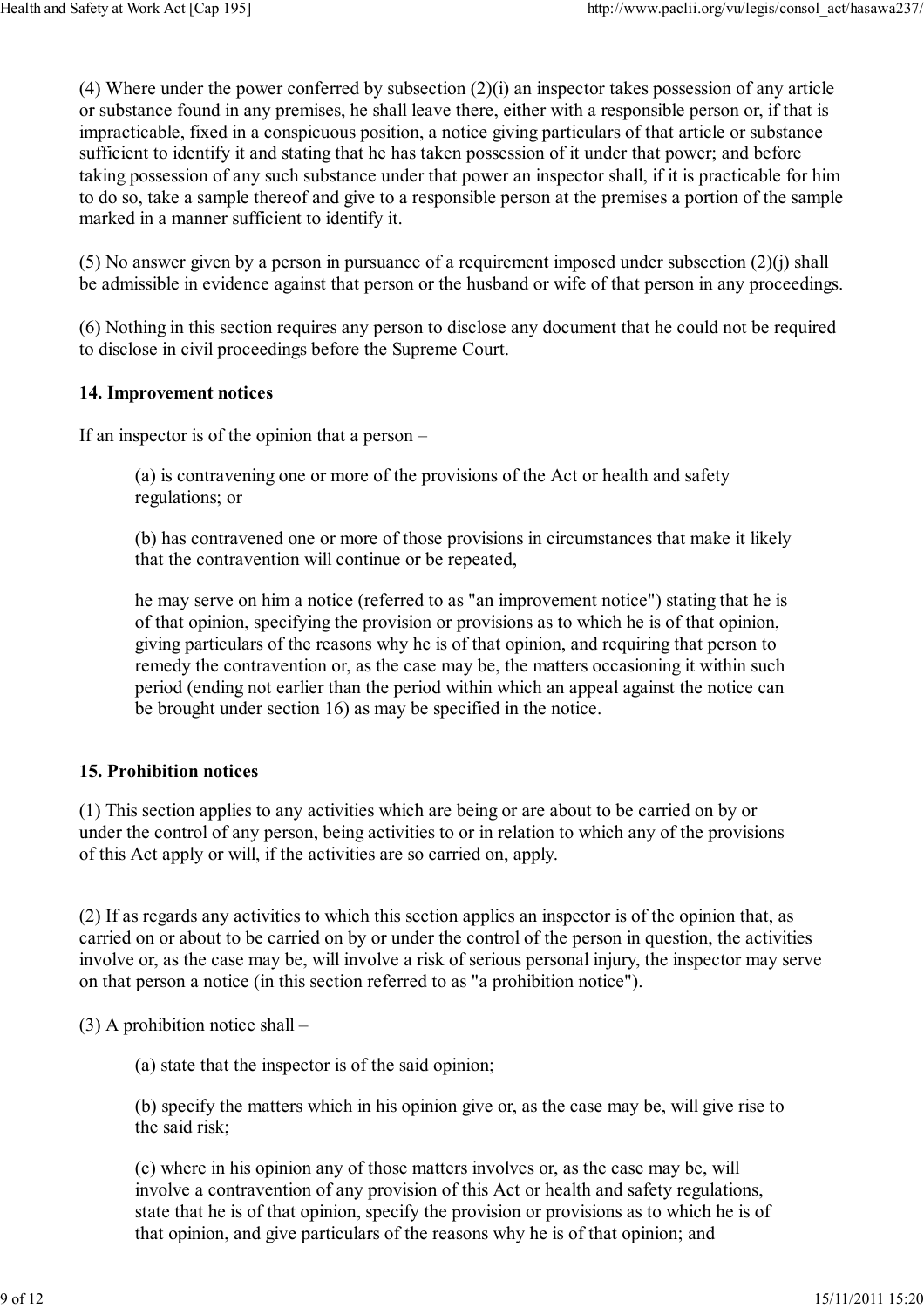(d) direct that the activities to which the notice relates shall not be carried on by or under the control of the person on whom the notice is served unless the matters specified in the notice in pursuance of paragraph (b) and any associated contraventions of provisions so specified in pursuance of paragraph (c) have been remedied.

(4) A direction given in pursuance of subsection (3)(d) shall take immediate effect if the inspector is of the opinion, and states it, that the risk of serious personal injury is or, as the case may be, will be imminent, and shall have effect at the end of a period specified in the notice in any other case.

## **16. Provisions supplementary to sections 14 and 15**

(1) An improvement notice or prohibition notice may include directions as to the measures to be taken to ensure compliance with the notice; but the person on whom the notice is served may take instead any other measures that are equally effective for the purpose.

(2) An improvement notice, or a prohibition notice that does not take immediate effect, may be withdrawn at any time before the end of the period specified in it; and that period may be extended or further extended by an inspector at any time (unless an appeal against the notice is pending).

(3) A person on whom an improvement notice or a prohibition notice is served may, within the period of 21 days from the date of service, appeal to a Senior Magistrate's Court.

(4) On such an appeal, the court may either cancel or affirm the notice and, if it affirms it, may do so either in its original form or with such modifications as the court may in the circumstances think fit.

(5) Where an appeal under this section is brought against an improvement notice, the bringing of the appeal has the effect of suspending the operation of the notice until the appeal is finally disposed of or abandoned.

(6) Where an appeal under this section is brought against a prohibition notice, the court may direct that the operation of the notice is to be suspended until the appeal is finally disposed of or abandoned; and the operation of the notice is to be suspended accordingly.

# **17. Powers in case of imminent danger**

(1) Where, in the case of any article or substance found by him in any premises which he has power to enter, an inspector has reasonable cause to believe that, in the circumstances in which he finds it, the article or substance is a cause of imminent danger of serious personal injury, he may seize it and cause it to be rendered harmless (whether by destruction or otherwise).

(2) Before there is rendered harmless under this section –

- (a) any article that forms part of a batch of similar articles; or
- (b) any substance,

the inspector shall, if it is practicable for him to do so, take a sample thereof and give to a responsible person at the premises where the article or substance was found by him a portion of the sample marked in a manner sufficient to identify it.

(3) As soon as may be after any article or substance has been seized and rendered harmless under this section, the inspector shall prepare and sign a written report giving particulars of the circumstances in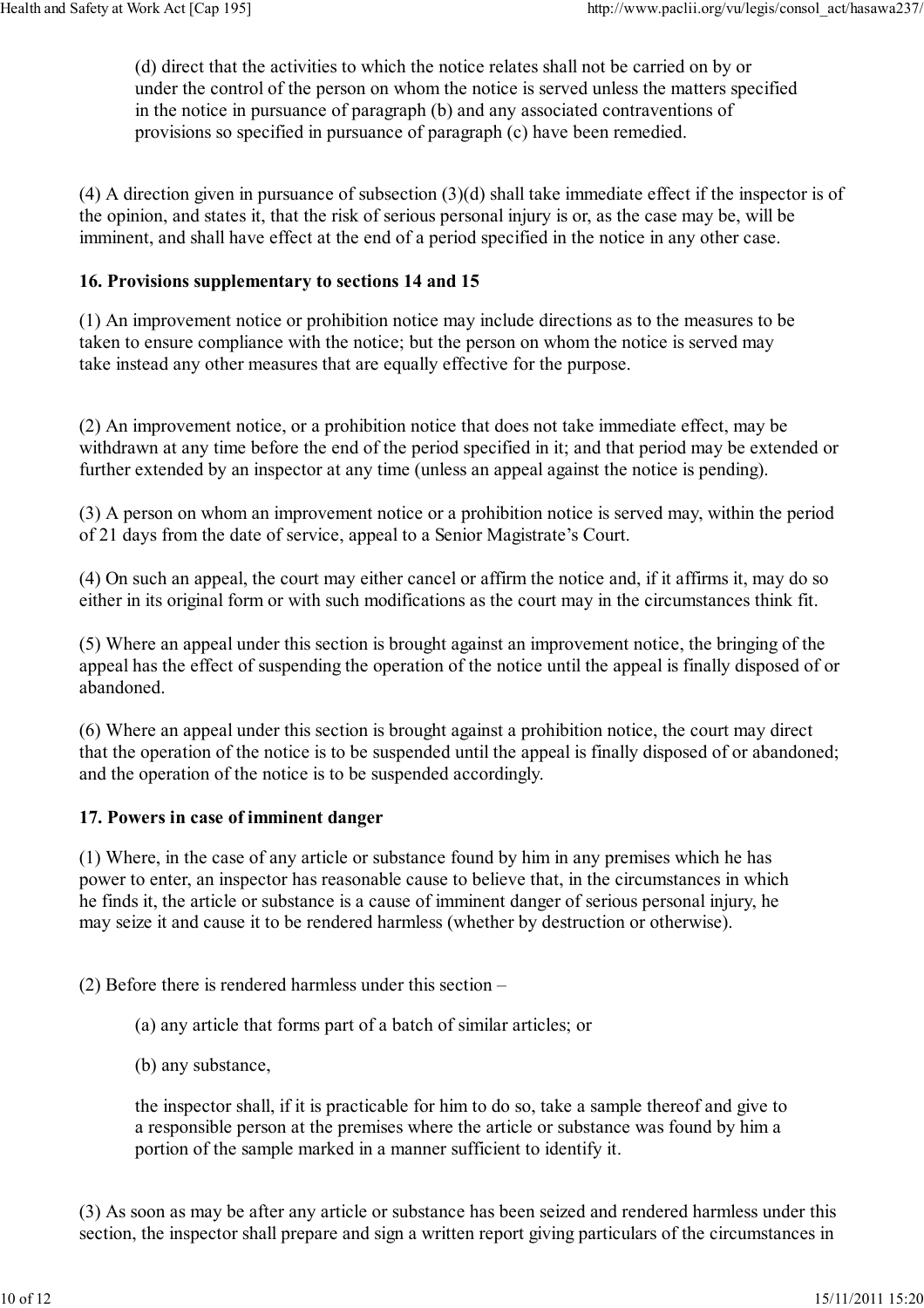which the article or substance was seized and so dealt with by him, and shall –

(a) give a signed copy of the report to a responsible person at the premises where the article or substance was found by him; and

(b) unless that person is the owner of the article or substance, also serve a signed copy of the report on the owner;

and if, where paragraph (b) above applies, the inspector cannot after reasonable enquiry ascertain the name or address of the owner, the copy may be served on him by giving it to the person to whom a copy was given under paragraph (a).

#### **18. Disclosure of information**

No inspector may disclose any information acquired in the course of the exercise of his power except –

- (a) for the purposes of his functions; or
- (b) for the purpose of any legal proceedings; or
- (c) with the consent of the person from whom the information was acquired.

#### **19. Offences**

(1) It is an offence for any person to fail to discharge any duty to which he is subject under this Act or health and safety regulations, or to contravene any provision thereof.

Penalty: Fine of VT 100,000.

- (2) It is an offence for any person
	- (a) to contravene any requirement imposed by an inspector under section 13 or 17;

(b) to contravene any requirement imposed by an improvement notice or a prohibition notice (including such notice as modified on appeal);

- (c) to disclose information contrary to section 18;
- (d) intentionally to obstruct an inspector acting in the course of his duties;
- (e) falsely to pretend to be an inspector.

Penalty: Fine of VT 100,000.

#### **20. Civil liability**

(1) Nothing in this Act shall give rise to a right of action in civil proceedings.

(2) Unless otherwise provided for in the regulations, breach of a duty imposed by health and safety regulations shall, so far as it causes damage be actionable.

#### **21**. **Publication**